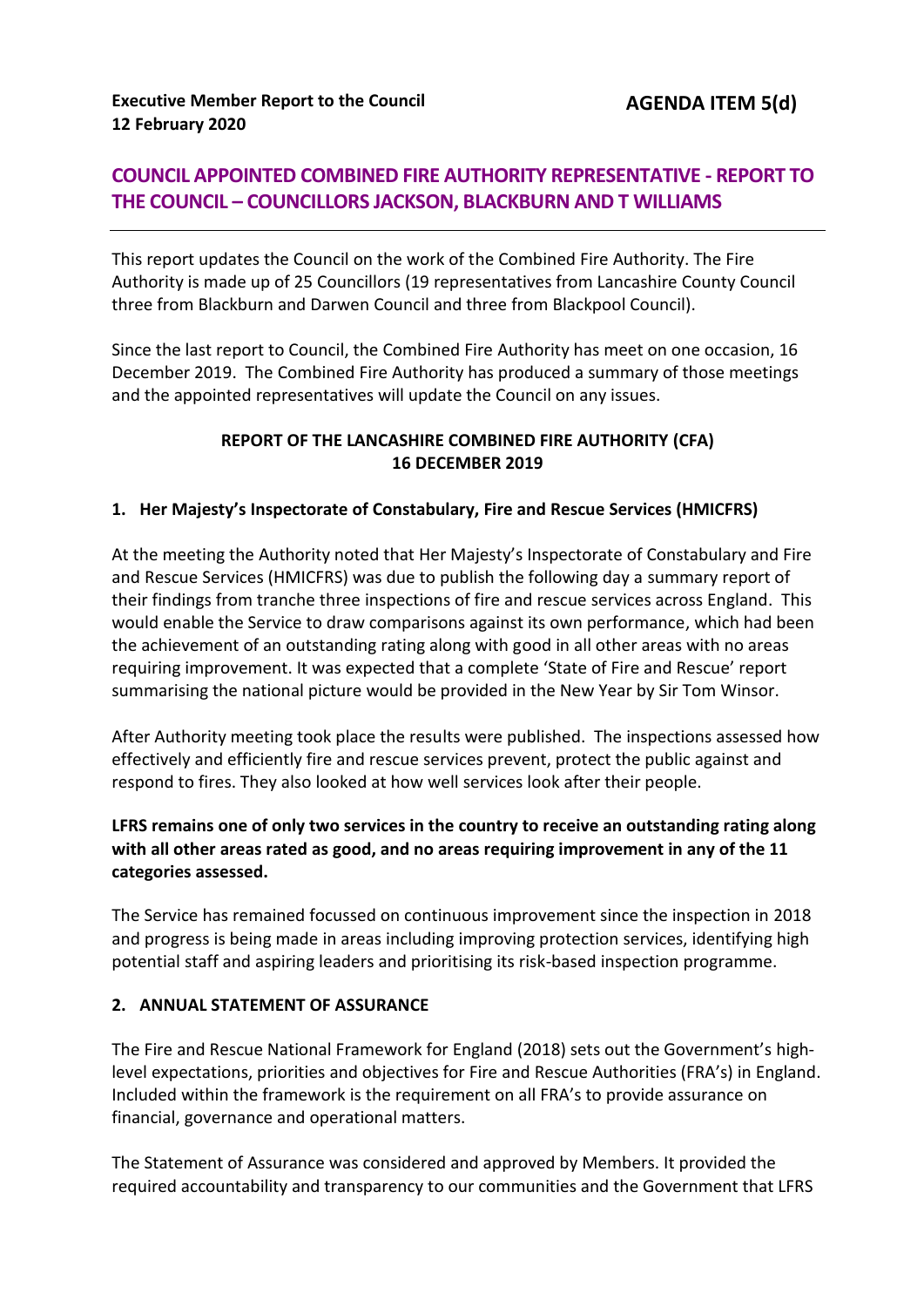continued to deliver efficient, effective value for money services.

This statement sat alongside the Integrated Risk Management Plan (IRMP), Statement of Accounts, the Annual Governance Statement, the Annual Service Plan and Annual Progress Report. It detailed what measures were in place to assure that the Combined Fire Authority's performance was efficient, economic, and effective and provided further evidence that LFRS continued to deliver under the expectations detailed within both the National Framework and its own IRMP.

# **3. FIRE PROTECTION REPORTS**

A report detailing prosecutions in respect of fire safety management failures and arson related incidents within the period 1 September 2019 to 30 November 2019 was provided.

There were two successfully completed prosecutions and six pending prosecutions under the Regulatory Reform (Fire Safety) Order 2005. Fire protection and business support information was provided and Members noted that there were eight arson convictions during the period.

# **4. COMMUNITY FIRE SAFETY REPORTS**

This report included information for the 2 Unitary and 12 District Authorities relating to Fire Safety Initiatives and Fires and Incidents of particular interest.

The Deputy Chief Fire Officer introduced:

 Caroline Hooson and Louise Rainford, Youth Engagement Co-ordinators who gave a presentation on the Prince's Trust programme. The programme enabled those aged 16-25 to develop confidence, motivation and skills through a 12-week course. The course content included relevant key issues such as education on knife crime, safeguarding and health and wellbeing (i.e.: the delivery of the wasted lives young driver education programme). Details of: funding, structure and the areas from which the Service delivered the programme were presented. It was noted that people who were referred onto the programme included those who were educationally disengaged, homeless or had offending behaviour, substance misuse or mental health needs.

LFRS had been a delivery partner since 2001 and during that time had delivered fire safety education directly to 6,000 people. Outcomes were measured in terms of both hard outcomes (people who successfully achieved further qualifications) and softer outcomes (people who were better able to deal with the future challenges they faced). A number of case study examples of positive multi-agency working were presented.

The Authority congratulated all Prince's Trust staff for their hard work and dedication. Members who had not yet attended a Prince's Trust presentation were urged to do so; particularly as the presentations given by the young people on the programme at the end of the 12 weeks told of their inspirational and heartfelt experiences.